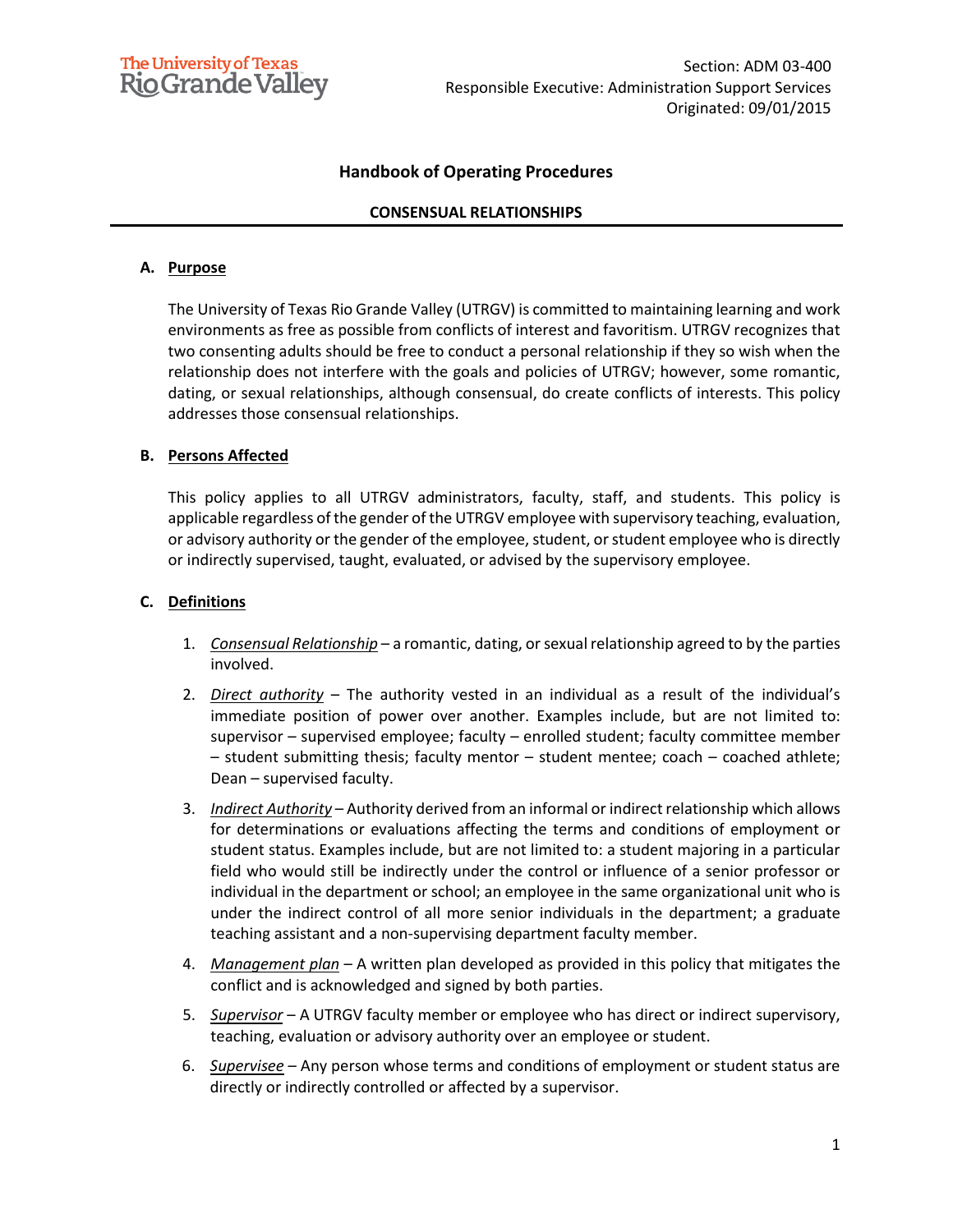## **D. Policy**

The following consensual relationships, even if a single event, are prohibited:

- 1. A consensual relationship between a supervisor (as defined in this policy and is defined as including faculty members) and supervisee regardless of whether the supervisory relationship is direct or indirect, unless the supervisor discloses the relationship in advance and a management plan is in effect; or
- 2. A consensual relationship between a coach or athletic staff and any student athlete or student assigned to or associated with the athletics department, such as interns and student employees, unless waived by the President or designee for good cause.

Retaliation of any kind against anyone for reporting a consensual relationship or for participating in any proceeding under this policy is prohibited.

## **E. Procedures**

- 1. *Reporting Requirements*
	- a. The supervisor must report a consensual relationship as described in Section D.1 to the Dean/Director level administrator, or if there is not such an administrator, the appropriate Vice President and the Chief Human Resources Officer. The supervisor must make the report before entering into the relationship or, if the relationship exists, with as much advance notice as possible before the supervisor accepts supervisory authority.
	- b. The individuals receiving the report must immediately collaborate to attempt to manage the conflict of interest. If management of the conflict is not possible, the relationship is prohibited.
- 2. *Management Plan*
	- a. If the conflict can be managed, Chief Human Resources Officer will provide a management plan to the supervisor within five (5) business days of the report unless there are reasonable grounds for additional time. A consensual relationship may not exist until the management plan is in effect.
	- b. A management plan will:
		- i. provide an alternative means for the supervision, teaching, advising, evaluation of the supervisee or otherwise mitigate the conflict;
		- ii. give priority to the interest of the subordinate individual;
		- iii. be written;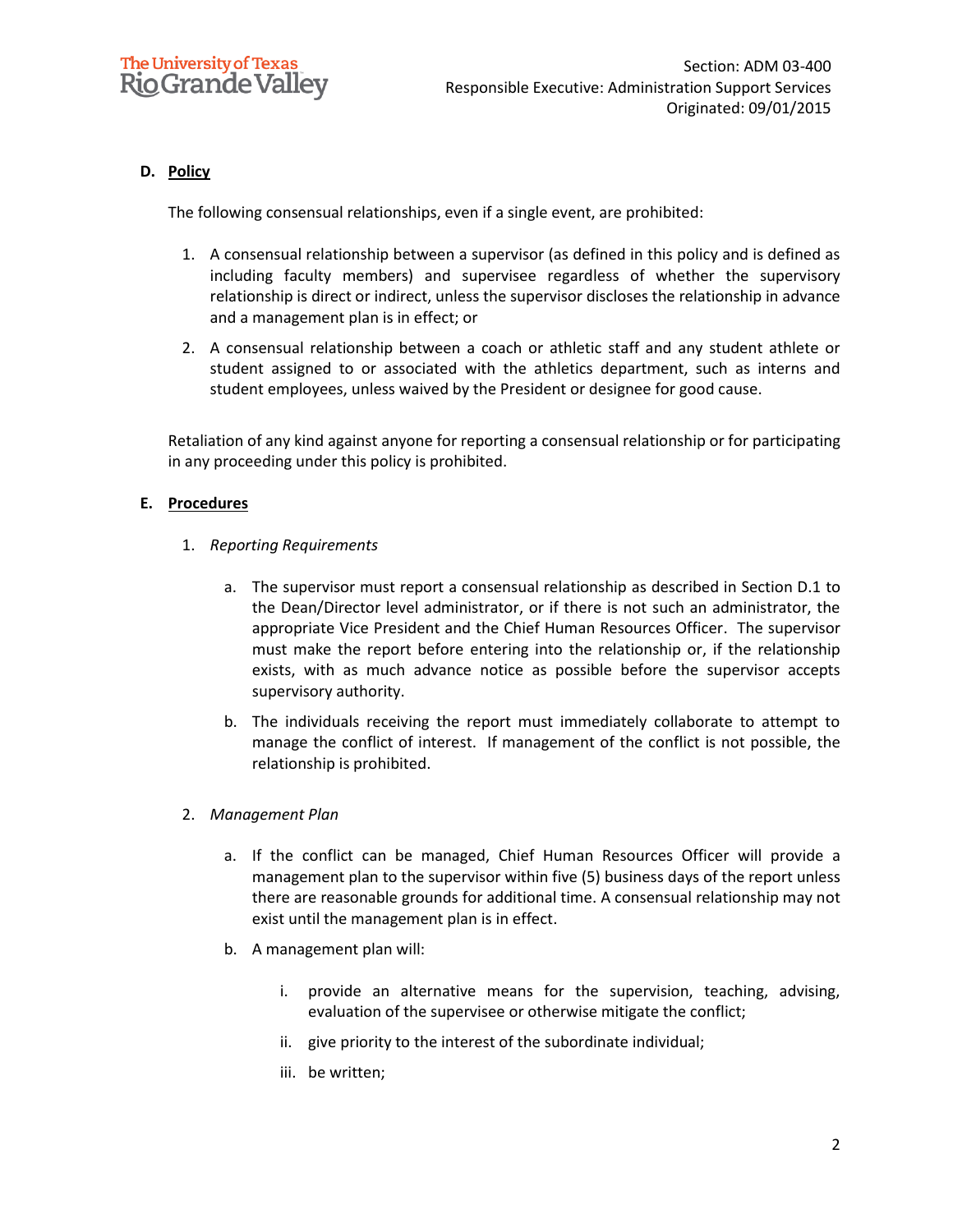

- iv. be acknowledged and signed by the parties to the relationship; and
- v. be maintained by the Office of Human Resources.
- 3. *Reporting Alleged Violations*
	- a. Violations of this policy should be reported to the Chief Human Resources Officer.
	- b. An individual in a supervisory role over a supervisor who is notified of or becomes aware of an alleged violation of this policy must immediately report the information to the Chief Human Resources Officer.
- 4. *Investigation and Discipline*
	- a. The matter will be investigated and if a policy violation occurred, UTRGV may take disciplinary action, up to and including termination or non-reappointment. If there is a complaint of sexual harassment about a relationship covered by this policy, and the relationship has not been disclosed and a management plan implemented, the burden shall be on the supervisor to explain the failure to comply with this policy and such failure will be a factor in determining whether the relationship was consensual and free of sexual harassment.
	- b. Disciplinary action will be handled under UTRGV's policies for discipline and dismissal of faculty or employees depending on the supervisor's status.
- 5. *Campus Culture*

The Chief Human Resources Officer is responsible for the following:

- a. Disseminating this policy; developing annual workshops or presentations for faculty member, employees, and students that educate the campus community about this policy;
- b. In coordination with the Provost:
	- i. appointing respected faculty and staff members to promote the institutional stance against inappropriate employee/student relationships and to lead UTRGV's effort to maintain this culture;
	- ii. organizing meetings of campus administrators, faculty leadership and student leadership to discuss the importance of establishing a climate in which consensual relationships between employees and students are unacceptable;
	- iii. providing instruction to students during orientation to reinforce (a) the student's responsibility in avoiding consensual relationships, and (b) helping students understand the collateral damage that can result when such relationships occur.